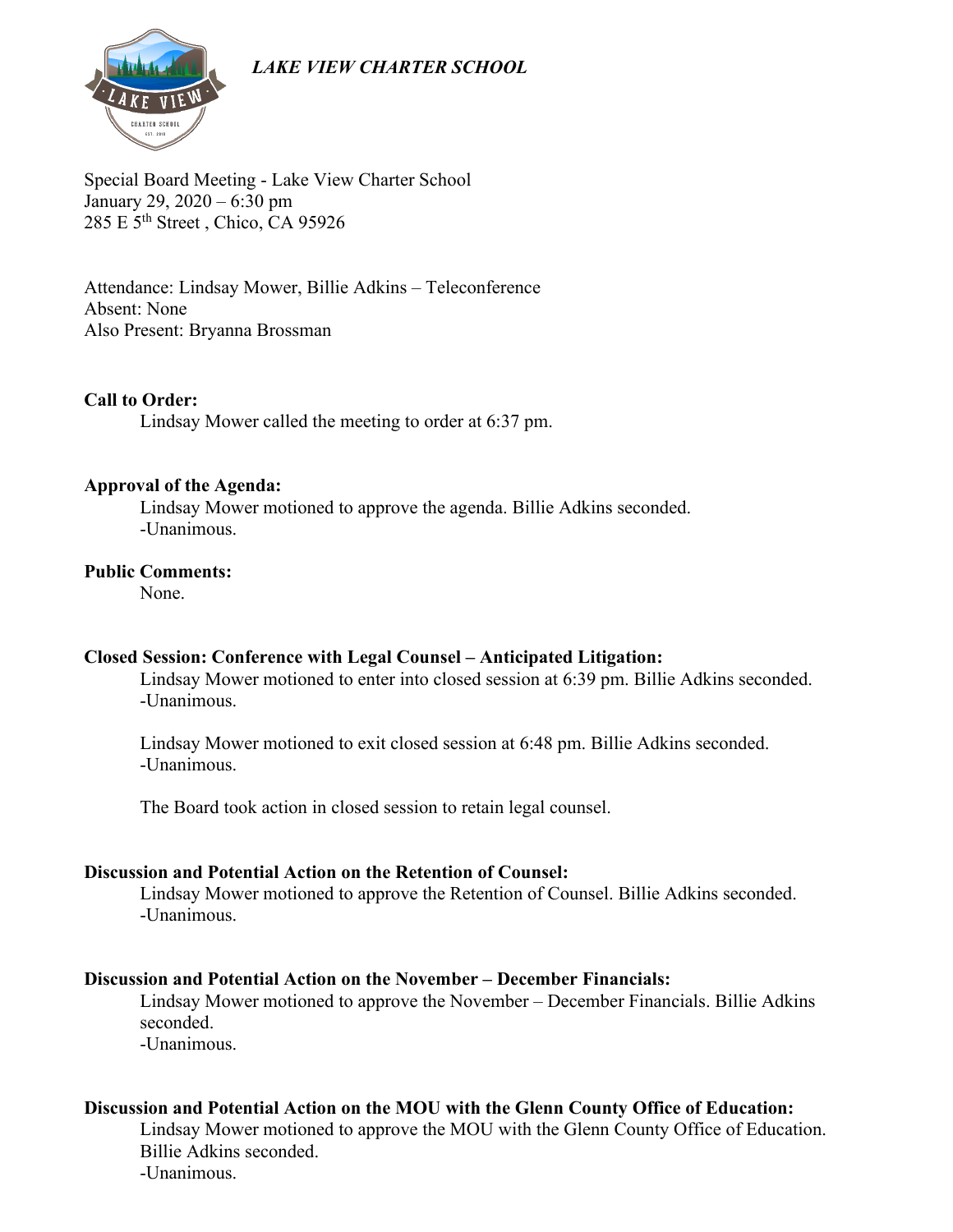*LAKE VIEW CHARTER SCHOOL*



# **Discussion and Potential Action on the Conflict of Interest Code:**

Lindsay Mower motioned to approve the Conflict of Interest Code. Billie Adkins seconded. -Unanimous.

# **Discussion and Potential Action on the Healthy Youth Act Curriculum:**

Lindsay Mower motioned to approve the Healthy Youth Act Curriculum. Billie Adkins seconded.

-Unanimous.

# **Discussion and Potential Action on the School Accountability Report Card (SARC):**

Lindsay Mower motioned to approve the School Accountability Report Card (SARC). Billie Adkins seconded. -Unanimous.

# **Discussion and Potential Action on the Board Meeting Calendar:**

Lindsay Mower motioned to approve the Board Meeting Calendar with the change of the March meeting to March 4, 2020. Billie Adkins seconded. -Unanimous.

# **Adjournment**

Lindsay Mower motioned to adjourn the meeting at 7:22 pm. Billie Adkins seconded. -Unanimous.

Prepared by: Bryanna Brossman

Noted by:

[Billie Adkins \(May 28, 2020 19:59 PDT\)](https://na2.documents.adobe.com/verifier?tx=CBJCHBCAABAAJsr1gQb7f9QnD7qj_hidZCco-Dh9t6h1)

Board Secretary